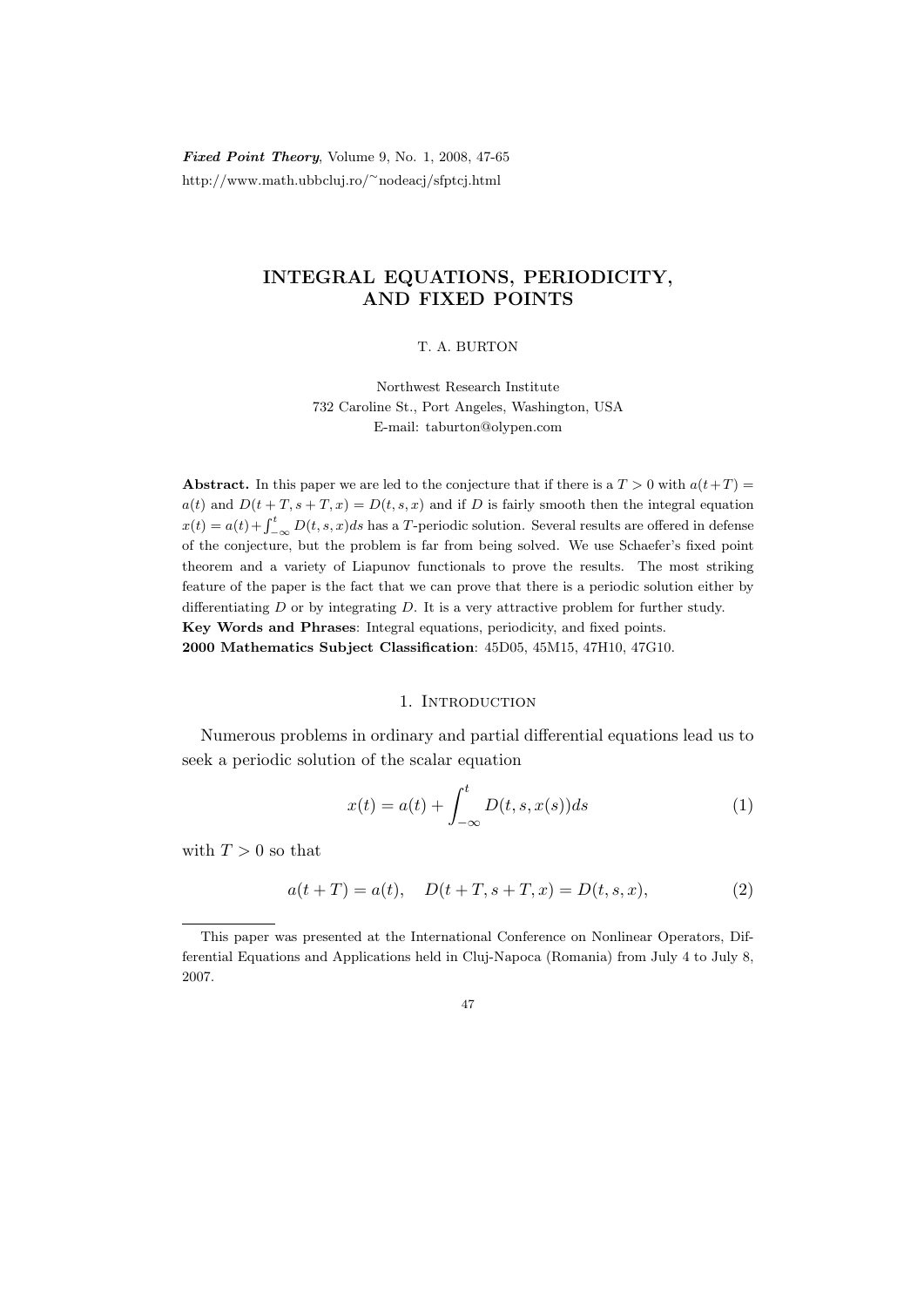and with a continuous. All of the results will be easily illustrated from the single function

$$
D(t, s, x) = m[(t - s) + 1]^{-k} g(x)
$$

and the algebra is simple. We have studied this problem in [1-7] under considerably stronger assumptions.

The literature is replete with differential and integral equations related to (1) with proofs of the existence of periodic solutions which usually require extensive sign and growth conditions of a very detailed nature. Our conjecture here is that if  $\int_{-\infty}^{t} D(t, s, x(s))ds$  converges for any continuous and periodic function  $x$  and if  $D$  is reasonably smooth, then there always is a periodic solution. This is suggested in an old result, which we offer as Theorem 1.1. But it is offered more strongly in Theorem 3.1 in which we do ask that the equation be of sublinear type; however, once the periodic solution is established, then all the action is taking place in a strip of  $|x| \leq K$  for some  $K > 0$ . It is then totally immaterial what the behavior of  $D$  is with respect to  $x$  outside that strip.

We study this problem by looking at examples when  $D$  is globally Lipschitz, locally Lipschitz, and non-Lipschitz. In Section 5 we place it in a general framework and offer the details of the first of two steps which would be required for a general solution.

Let  $(\mathcal{P}_T, \|\cdot\|)$  denote the Banach space of continuous scalar T-periodic functions with the supremum norm and assume that for  $\phi \in \mathcal{P}_T$  then

$$
\int_{-\infty}^{t} D(t, s, \phi(s))ds \in \mathcal{P}_T.
$$
 (3)

This will allow problems with mild singularities.

The following simple result is well-known.

**Theorem 1.1.** Let (2) and (3) hold. Suppose there is a function  $B(t, s)$  with

$$
|D(t, s, x) - D(t, s, y)| \le B(t, s)|x - y|
$$
\n(4)

 $for -\infty < s \le t < \infty$ ,  $x, y \in \Re$  and  $\alpha < 1$  with  $\int_{-\infty}^{t} B(t, s) ds$  defined and

$$
\int_{-\infty}^{t} B(t,s)ds \le \alpha.
$$
 (5)

Then (1) has a solution in  $\mathcal{P}_T$ .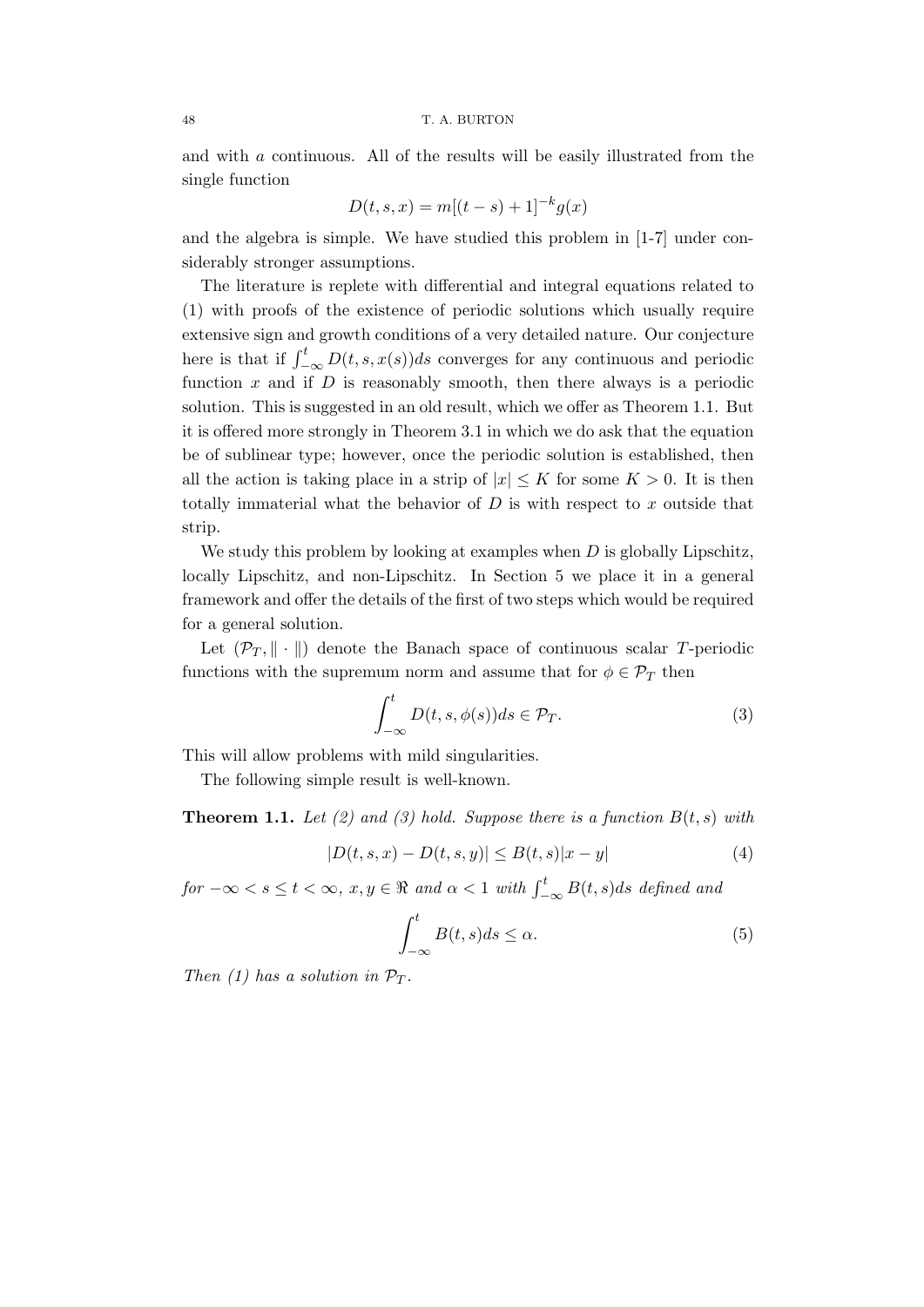**Proof.** Define a mapping  $P : \mathcal{P}_T \to \mathcal{P}_T$  by  $\phi \in \mathcal{P}_T$  implies that

$$
(P\phi)(t) = a(t) + \int_{-\infty}^{t} D(t, s, \phi(s))ds
$$

and notice that by (3) it is well-defined, while by (4) if  $\phi, \eta \in \mathcal{P}_T$  then

$$
|(P\phi)(t) - (P\eta)(t)| \le \int_{-\infty}^{t} B(t,s)|\phi(s) - \eta(s)|ds \le \alpha ||\phi - \eta||
$$

by (5). Thus, P is a contraction and there is a unique fixed point in  $\mathcal{P}_T$ .  $\Box$ 

Notice that there is no sign condition; everything depends on a global Lipschitz condition, (4), and smallness condition, (5). We will write  $D(t, s, x) =$  $C(t, s)g(x)$ , drop the global Lipschitz condition, let  $\int_{-\infty}^{t} |C(t, s)| ds$  be large, and show that by either making  $C$  smooth or  $g$  small we can still conclude that there is a periodic solution.

Notice that if  $g$  satisfies a global Lipschitz condition and if  $C$  is continuous with

$$
a(t+T) = a(t),
$$
  $C(t+T, s+T) = C(t, s)$ 

then we could use a weighted norm,  $|\phi|_k = \sup_{0 \le s \le T} e^{-ks} |\phi(s)|$ , on

$$
(P\phi)(t) = a(t) - \int_{t-T}^{t} C(t,s)g(\phi(s))ds
$$

and have a contraction with periodic solution regardless of the magnitude of  $C(t, s)$ . Thus, if there are nice convergence conditions then we can write

$$
x(t) = a(t) - \int_{-\infty}^{t} C(t,s)g(x(s))ds
$$
  

$$
= a(t) - \sum_{n=0}^{\infty} \int_{t-(n+1)T}^{t-nT} C(t,s)g(x(s))ds
$$
  

$$
= a(t) - \sum_{n=0}^{\infty} \int_{t-T}^{t} C(t,s-nT)g(x(s-nT))ds
$$

which has a periodic solution if

$$
x(t) = a(t) - \sum_{n=0}^{\infty} \int_{t-T}^{t} C(t, s-nT)g(x(s))ds
$$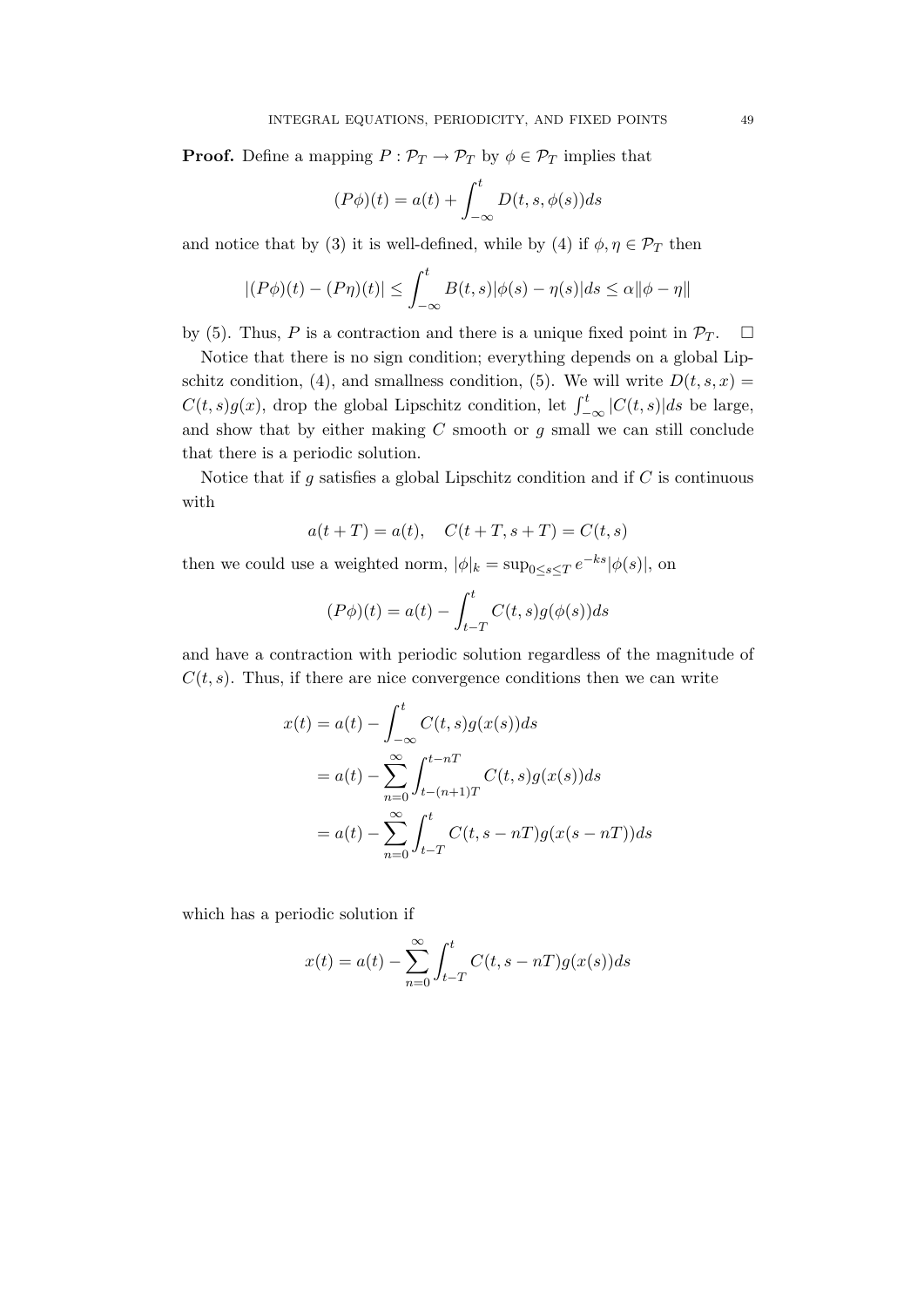does. But under strict convergence conditions we can interchange the order of summation and integration to obtain

$$
x(t) = a(t) - \int_{t-T}^{t} \sum_{n=0}^{\infty} C(t, s - nT)g(x(s))ds
$$

$$
=: a(t) - \int_{t-T}^{t} H(t, s)g(x(s))ds.
$$

This suggests that with a global Lipschitz condition and a nice kernel then the magnitude of the integral of the kernel is immaterial. Thus, we proceed to work on reduction of the Lipschitz condition.

# 2. Schaefer's theorem: local Lipschitz

We now investigate whether loss of the global Lipschitz condition will affect the result. Consider

$$
x(t) = a(t) - \int_{-\infty}^{t} C(t, s) x^{n}(s) ds
$$
\n(6)

where  $n$  is an odd positive integer and let

$$
a(t+T) = a(t), \quad C(t+T, s+T) = C(t, s).
$$
 (7)

Assume that for  $\phi \in \mathcal{P}_T$  then

$$
\int_{-\infty}^{t} |C(t,s)\phi^{n}(s)|ds \text{ is continuous.}
$$
 (8)

Our work will be based on a Liapunov functional working together with the fixed point theorem of Schaefer [9] (see also Smart [10; p. 29]). Indeed, our main interest is in showing how fixed point theory and Liapunov's direct method work together in solving these problems for integral equations. The Liapunov functionals will satisfy very weak conditions and might more correctly be called guiding functions since we will work only with the derivative of the Liapunov functional and often not use the usual positive definite property.

**Theorem 2.1.** (Schaefer) Let  $(X, \|\cdot\|)$  be a normed space, P a continuous mapping of  $X$  into  $X$  which is compact on each bounded subset of  $X$ . Then either

- (i) the equation  $x = \lambda Px$  has a solution in X for  $\lambda = 1$ , or
- (ii) the set of all such solutions x, for  $0 < \lambda < 1$ , is unbounded.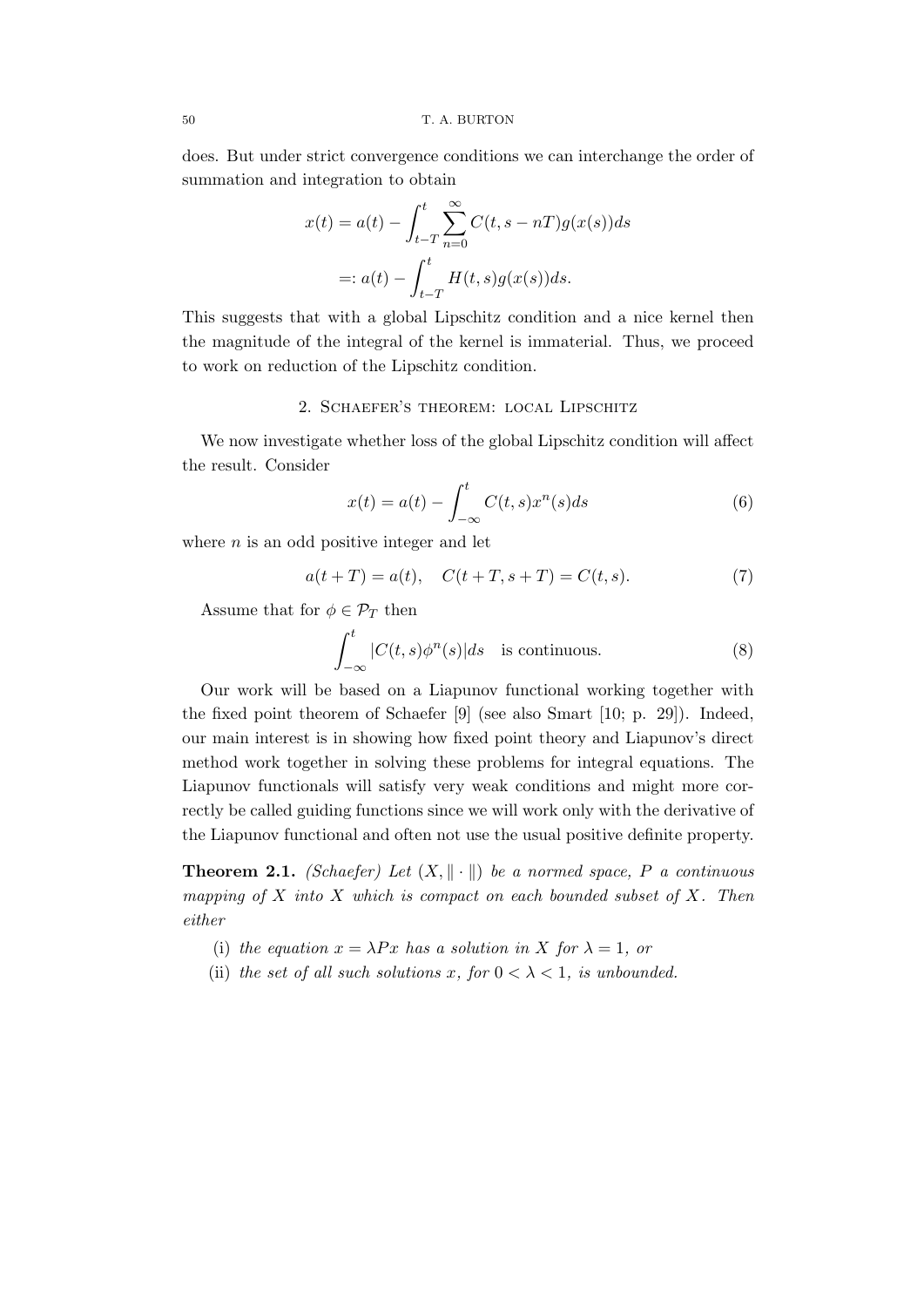# Construction of Liapunov functionals I

We first give a Liapunov functional requiring much smoothness, but yields an exact fit with no inequalities required. In the classical theory of integral equations, if

$$
x(t) = a(t) - \int_{-\infty}^{t} C(t, s)g(s, x(s))ds
$$

has a well-behaved kernel and if  $g$  has the sign of  $x$ , then the solution follows  $a(t)$  in some broad sense. Thus, we write

$$
(x(t) - a(t))^{2} = \left(-\int_{-\infty}^{t} C(t,s)g(s,x(s))ds\right)^{2}
$$

and we strive to prove that the left-hand-side remains small, in accordance with the classical theory. We now show how we arrive at a Liapunov functional, although the conditions here are stronger than will subsequently be needed. Assume that  $C_s \geq 0$ , that there is an  $M > 0$  with  $\int_{-\infty}^{t} C_s(t, s) ds \leq M$ , and that  $C(t, s)(t-s) \to 0$  as  $s \to -\infty$ . Our goal is to obtain a bound on periodic solutions.

If we integrate the right-hand-side by parts, use the Schwarz inequality, and assume that  $g(t, x(t)) \in \mathcal{P}_T$  then we have

$$
(x(t) - a(t))^2 = \left(C(t, s) \int_s^t g(u, x(u))du\Big|_{-\infty}^t
$$
  

$$
- \int_{-\infty}^t C_s(t, s) \int_s^t g(u, x(u))du\right)^2
$$
  

$$
\leq \int_{-\infty}^t C_s(t, s)ds \int_{-\infty}^t C_s(t, s) \left(\int_s^t g(u, x(u))du\right)^2 ds,
$$
  

$$
\leq M \int_{-\infty}^t C_s(t, s) \left(\int_s^t g(u, x(u))du\right)^2 ds.
$$

We have arrived at the Liapunov functional

$$
V(t, x(\cdot)) = \int_{-\infty}^{t} C_s(t, s) \left( \int_{s}^{t} g(u, x(u)) du \right)^2 ds.
$$

Notice that there is something of a "wedge" under  $V$  in the form of  $(1/M)(x(t) - a(t))^2$ . Moreover, if  $C_s \geq 0$ , then for  $a(t) = 0$  the function V becomes a positive definite Liapunov functional in the classical sense. But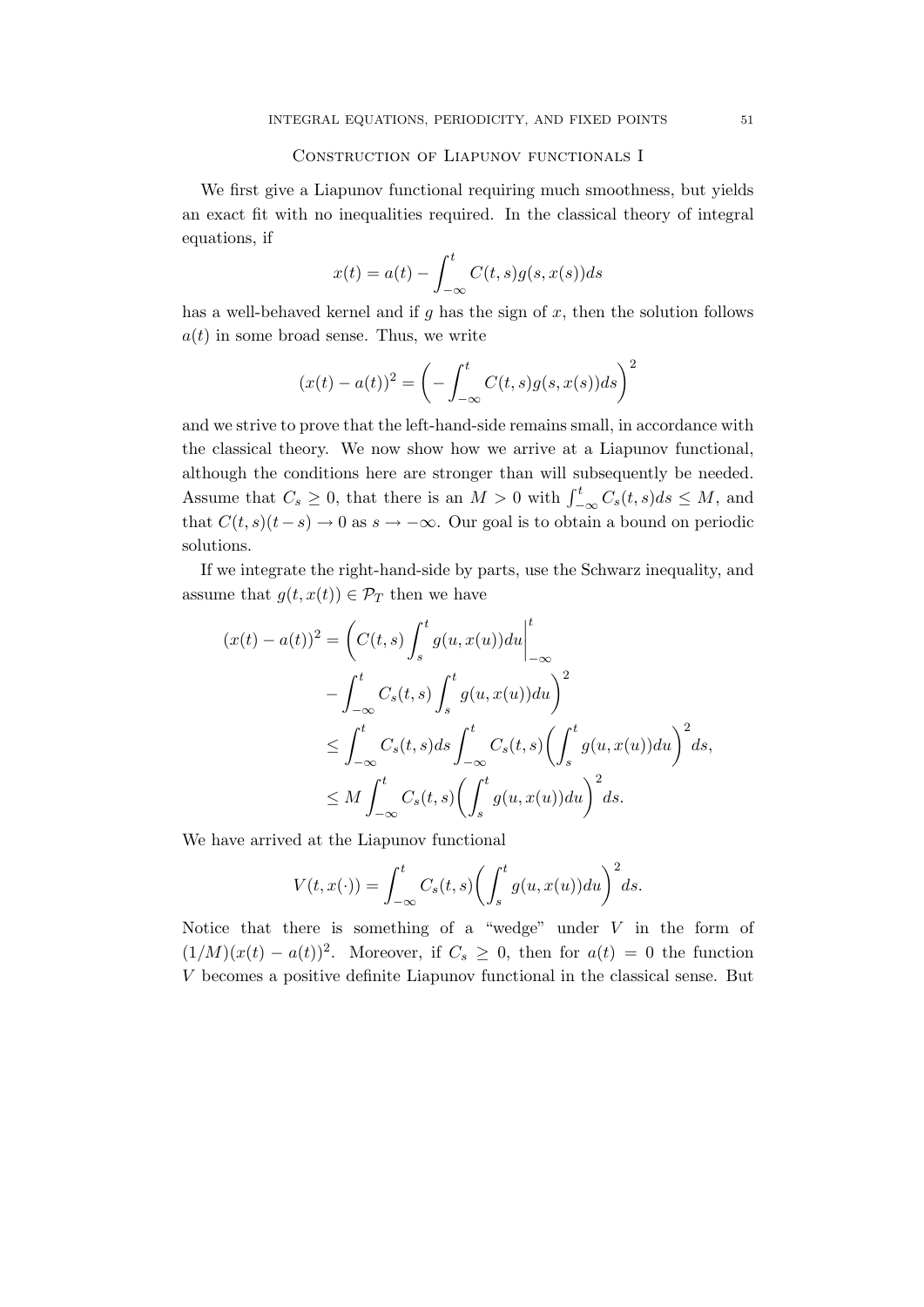here, we will ask much less and still obtain very good bounds on solutions in terms of  $L^p$ .

We specialize the above work and use the Liapunov functional

$$
V(t) = \lambda \int_{-\infty}^{t} C_s(t, s) \left( \int_{s}^{t} x^n(u) du \right)^2 ds \tag{9}
$$

to prove that there is an a priori  $L^p[0,T]$  bound on the norm of the solution of

$$
x(t) = \lambda \left[ a(t) - \int_{-\infty}^{t} C(t, s) x^n(s) ds \right]
$$
 (10)

and then parlay that into a supremum norm bound. For our mapping, define P in the usual way of  $\phi \in \mathcal{P}_T$  implies that

$$
(P\phi)(t) = \lambda \left[ a(t) - \int_{-\infty}^{t} C(t,s)\phi^n(s)ds \right].
$$
 (11)

Very roughly, the next two results say that if  $\int_{-\infty}^{t} |C(t, s)s|ds$  exists and  $C_{st} \leq 0$ , then there is a periodic solution. So we need a bit more convergence than desired and the smoothness is a bit more pointed than hoped for, but it gets closer to the long term goal. It allows unlimited growth with  $x^n$ . We are surprised that we need  $n$  to be odd, yet place no sign condition on  $C$ ; thus, we feel that the oddness of  $n$  can be reduced. In the next section we need  $n = 1/m$  where m is odd, but that is to avoid questions of complex solutions.

We will see many derivatives of  $C$  here, but that can be misleading as examples will show. If we take  $C(t, s) = C(t - s)$  with  $C(t) = t(t - 1)$  for  $0 \leq t \leq 1$  and  $C(t) = 0$  for  $t \geq 1$ , then the limits on the integral of the Liapunov functional will change and problems with derivatives will vanish. In this case, we would see  $C_s$  change sign and that is a property in which we will always be interested. To leave open a number of possibilities of the type just mentioned we will refrain from placing strict conditions on  $C$ , but ask that  $V$ can always be differentiated by Leibnitz rule. In later sections differentiability is reduced and even eliminated.

**Theorem 2.2.** Let  $(7)$  and  $(8)$  hold. Assume that

$$
\int_{-\infty}^{t} C_s(t,s)(t-s)^2 ds \quad \text{is continuous}, \tag{12}
$$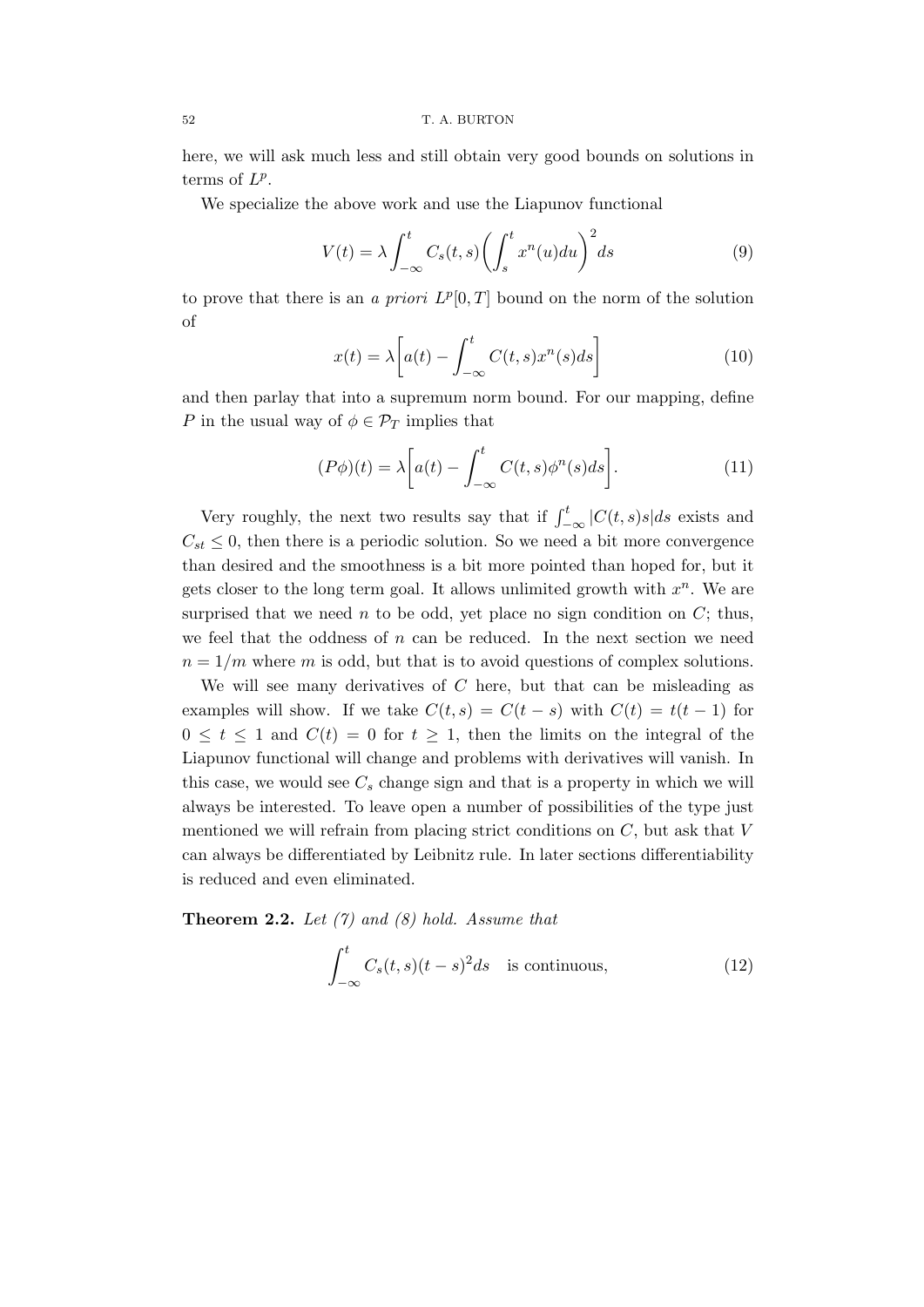as is

$$
\int_{-\infty}^{t} C_{st}(t,s)(t-s)^2 ds,
$$
\n(13)

and that

$$
C(t,s)(t-s) \to 0 \quad \text{as} \quad s \to -\infty. \tag{14}
$$

If, in addition,

$$
C_{st}(t,s) \le 0,\t\t(15)
$$

then for any fixed point x of  $(11)$  in  $\mathcal{P}_T$  we have

$$
\int_0^T x^{n+1}(s)ds \le \int_0^T a^{n+1}(s)ds. \tag{16}
$$

**Proof.** Use the fixed point x and define  $V(t)$  in (9) so that

$$
V'(t) = \lambda \int_{-\infty}^{t} C_{st}(t,s) \left( \int_{s}^{t} x^{n}(u) du \right)^{2} ds
$$

$$
+ 2\lambda x^{n}(t) \int_{-\infty}^{t} C_{s}(t,s) \int_{s}^{t} x^{n}(u) du ds.
$$

We integrate the last term by parts obtaining

$$
2\lambda x^{n}(t)\bigg[C(t,s)\int_{s}^{t} x^{n}(u)du\bigg|_{-\infty}^{t} + \int_{-\infty}^{t} C(t,s)x^{n}(s)ds\bigg]
$$

so that by (14) the first term is zero and we then have

$$
V'(t) \le 2\lambda x^n(t) \left[ \int_{-\infty}^t C(t,s) x^n(s) ds \right]
$$

by Leibnitz rule without any reference to the integral equation. But now we use the integral equation, (10), and write

$$
V'(t) \le 2x^n(t)[\lambda a(t) - x(t)]
$$
  
 
$$
\le \frac{2}{n+1} [a^{n+1}(t) - x^{n+1}(t)].
$$

Next, it is readily verified that since  $x \in \mathcal{P}_T$ , so is V. Thus,  $V(T) = V(0)$ and  $\overline{T}$ 

$$
0 = V(T) - V(0) \le \frac{2}{n+1} \left( \int_0^T a^{n+1}(s)ds - \int_0^T x^{n+1}(s)ds \right)
$$
  
or  

$$
\int_0^T x^{n+1}(s)ds \le \int_0^T a^{n+1}(s)ds,
$$
  
as required.

or

| i |         |
|---|---------|
|   |         |
| I | ۰.      |
| ٠ | M.<br>٧ |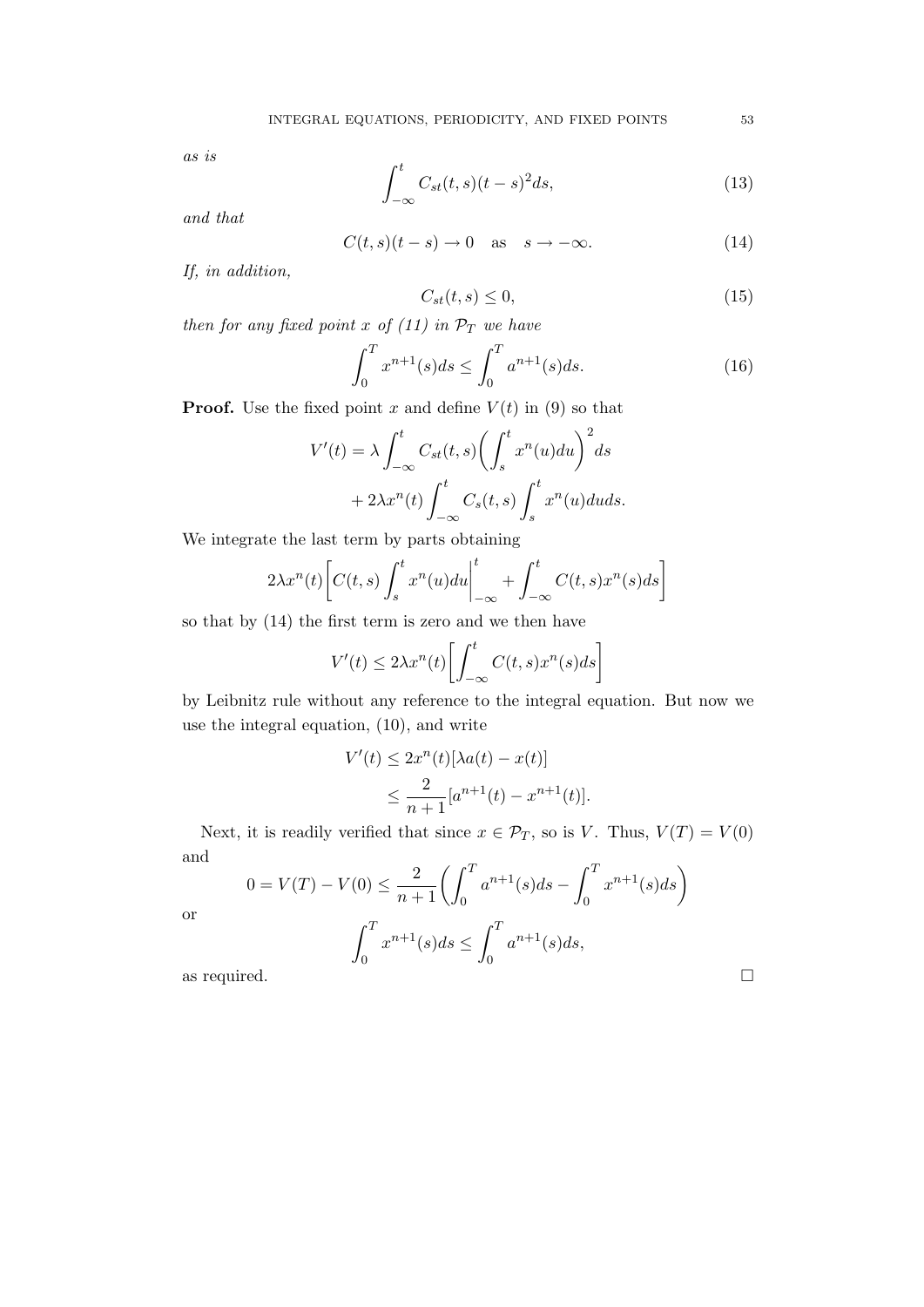## 54 T. A. BURTON

We will use the  $L^p$  bound and  $(6)$ , the integral equation, to obtain a supremum norm bound. Here, (16) is the crucial condition. One readily supposes that there are many conditions which can replace (18) and we will see other possibilities as we proceed.

**Theorem 2.3.** Let  $(7)$ ,  $(8)$ , and  $(16)$  hold, suppose there is a constant Q such that

$$
\int_{-\infty}^{t_1} |C(t_1, s) - C(t_2, s)| ds \le Q|t_1 - t_2| \quad \text{if} \quad 0 \le t_1 \le t_2 \le T,\qquad(17)
$$

and suppose that

$$
\sup_{0 \le t \le T} \sum_{j=0}^{\infty} \left( \int_{t-T}^{t} C^{n+1}(t+jT,s)ds \right)^{\frac{1}{n+1}} < \infty.
$$
 (18)

Then (6) has a solution in  $\mathcal{P}_T$ .

**Proof.** In (11) we defined  $P: \mathcal{P}_T \to \mathcal{P}_T$ . We will find a number L such that if  $x \in \mathcal{P}_T$  is a fixed point of that mapping then  $||x|| < L$ , where  $|| \cdot ||$  is the supremum norm.

Condition (17) readily shows that bounded sets are mapped into equicontinuous sets. Let the bounded set be fixed and let  $\phi$  be any point in that set. There are positive constants J and Y with  $\|\phi\| \leq J$  and  $\|\phi^n\| \leq Y$ . Thus, if  $0 \leq t_1 \leq t_2 \leq T$ , then

$$
|(P\phi)(t_2) - (P\phi)(t_1)| \le |a(t_2) - a(t_1)|
$$
  
+ 
$$
\left| \int_{-\infty}^{t_1} [C(t_2, s) - C(t_1, s)] \phi^n(s) ds \right|
$$
  
+ 
$$
\left| \int_{t_1}^{t_2} C(t_2, s) \phi^n(s) ds \right|
$$
  

$$
\le |a(t_2) - a(t_1)| + (YQ + YE)||t_1 - t_2|
$$

where  $E = \sup_{0 \le s \le T, 0 \le t_2 \le T} |C(t_2, s)|$ .

Continuity of P follows from (8) and the uniform continuity of  $\phi^n$  when  $\phi_n \in \mathcal{P}_T$  and  $\phi_n \to \phi$ .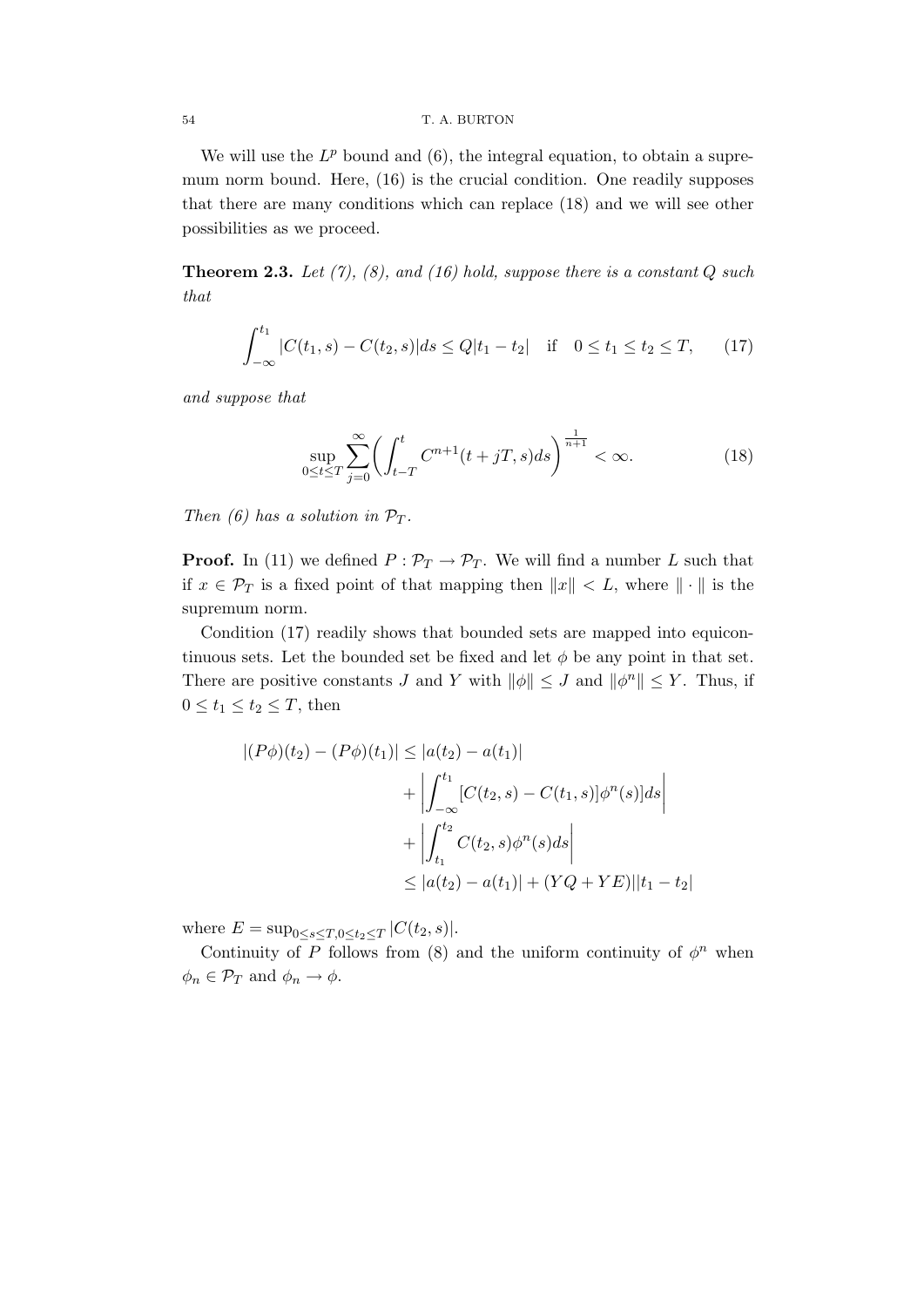For  $x \in \mathcal{P}_T$  a solution of (10) we have

$$
|x(t) - \lambda a(t)| \leq \left| \int_{-\infty}^{t} C(t, s) x^{n}(s) ds \right|
$$
  
\n
$$
= \left| \sum_{j=0}^{\infty} \int_{t-(j+1)T}^{t-jT} C(t, s) x^{n}(s) ds \right|
$$
  
\n
$$
= \left| \sum_{j=0}^{\infty} \int_{t-T}^{t} C(t, s - jT) x^{n}(s) ds \right|
$$
  
\n
$$
= \left| \sum_{j=0}^{\infty} \int_{t-T}^{t} C(t+jT, s) x^{n}(s) ds \right|
$$
  
\n
$$
\leq \sum_{j=0}^{\infty} \left( \int_{t-T}^{t} C^{n+1}(t+jT, s) ds \right)^{\frac{1}{n+1}} \left( \int_{t-T}^{t} a^{n+1}(s) ds \right)^{\frac{n}{n+1}},
$$

which has a finite bound independent of  $\lambda$ . Referring now to Schaefer's theorem we see that the second alternative is ruled out and the conclusion holds.  $\Box$ 

In the next section we will use  $x^{1/m}$  where m is an odd positive integer instead of  $x^n$  and the same Liapunov functional would work in that case. But we opt for a different method of proof and move from the requirement of two derivatives on  $C$  to the condition that  $C$  be "twice" integrable on the whole line.

#### 3. A sublinear problem

We have seen that absence of a global Lipschitz condition offers no difficulties. We now examine an example lacking a local Lipschitz condition. Consider the equation

$$
x(t) = a(t) - \int_{-\infty}^{t} C(t, s) x^{1/m}(s) ds
$$
 (19)

where m is an odd positive integer,  $m > 1$ , and where (7), periodicity, holds. We will first suppose that  $C_s(t, s)$  exists and later suppose that  $C(t, s)$  is bounded by a function,  $E(t, s)$ , for which  $E_s(t, s)$  exists. A far stronger result will be proved in the first case.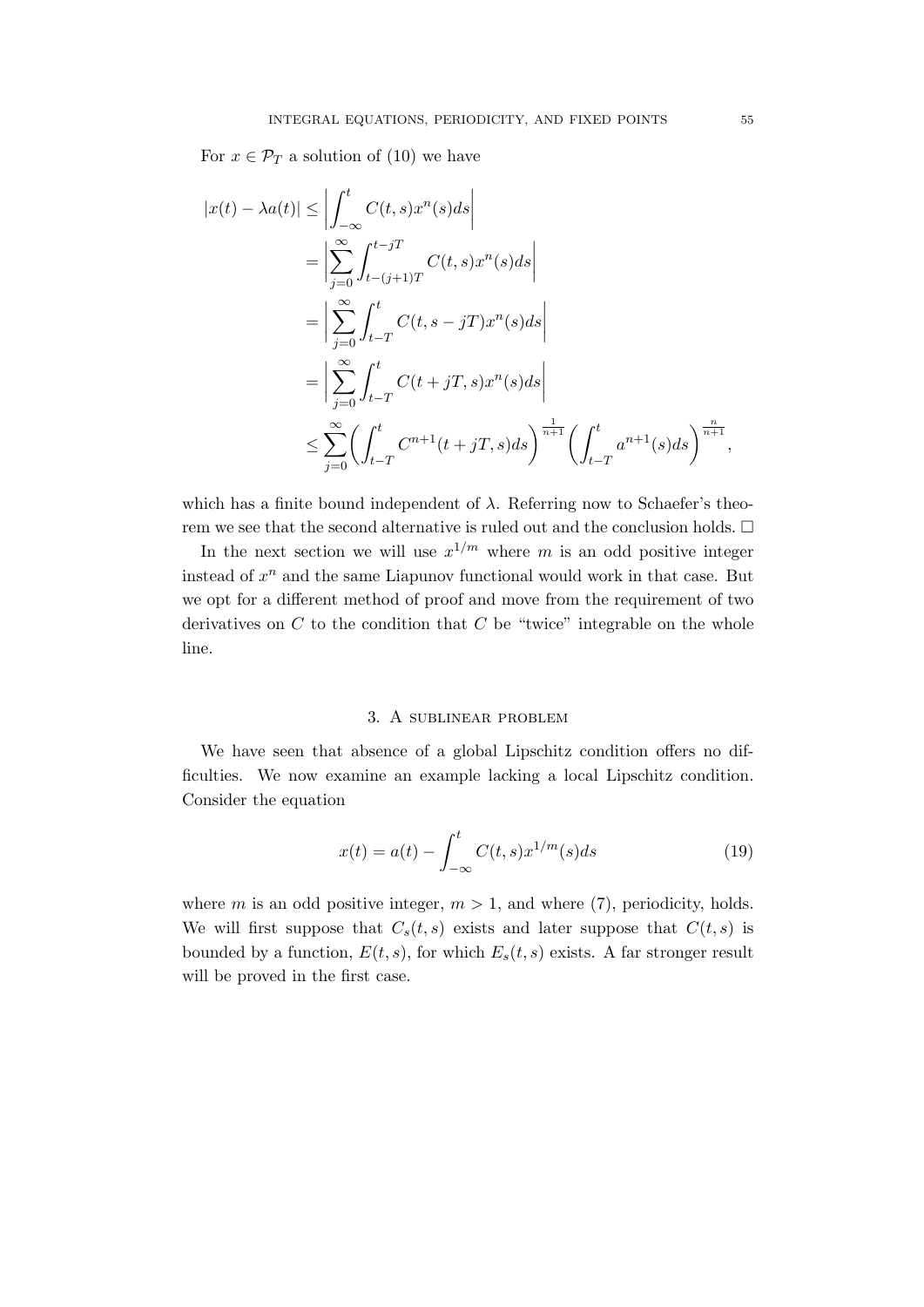## Construction of Liapunov funcionals II

If we want to bound  $x(t)$  in (19) then we write

$$
|x(t)| \leq |a(t)| + \int_{-\infty}^{t} |C(t,s)||x^{1/m}(s)|ds.
$$

We would like to exchange the functional on the right for a function so that we could get an algebraic relation and solve for  $x(t)$ . Such a technique may be found in the literature for integrodifferential equations as long ago as the 1970's. We define

$$
V(t) := \int_{-\infty}^{t} \int_{t-s}^{\infty} |C(u+s,s)| du |x^{1/m}(s)| ds
$$

and throughout the remainder of the paper we suppose that for  $x \in \mathcal{P}_T$  then this can be differentiated by Leibnitz rule yielding

$$
V'(t) = \int_0^\infty |C(u+t,t)|du|x^{1/m}(t)| - \int_{-\infty}^t |C(t,s)||x^{1/m}(s)|ds.
$$

Hence, if  $x$  solves (19) then we have

$$
V'(t) \le \int_0^\infty |C(u+t,t)|du|x(t)| - |x(t)| + |a(t)|,
$$

a totally algebraic relation which we exploit throughout the remainder of the paper.

We now come to a very interesting situation. In order to get an  $L^p$  bound we had asked that  $C_{st}(t, s) \leq 0$ . We now see that integrating C can be just as effective. In the next result we ask that the integral of  $C(t, s)$  with respect to t be bounded. Then we differentiate  $C(t, s)$  with respect to s, but partially restore it by multiplying by  $(t - s)$ ; finally, then, we ask that the integral of  $|C_s(t, s)|(t-s)$  with respect to s be bounded. A bounded integral with respect to both coordinates will do the same for us as asking that  $C_{st}(t, s) \leq 0$ . Moreover, both sets of conditions are used to make a Liapunov functional effective.

Consider the conditions of the following theorem. First, in order for (19) to be a well-defined problem we would expect

$$
\int_{-\infty}^{t} |C(t,s)|ds < \infty;\tag{*}
$$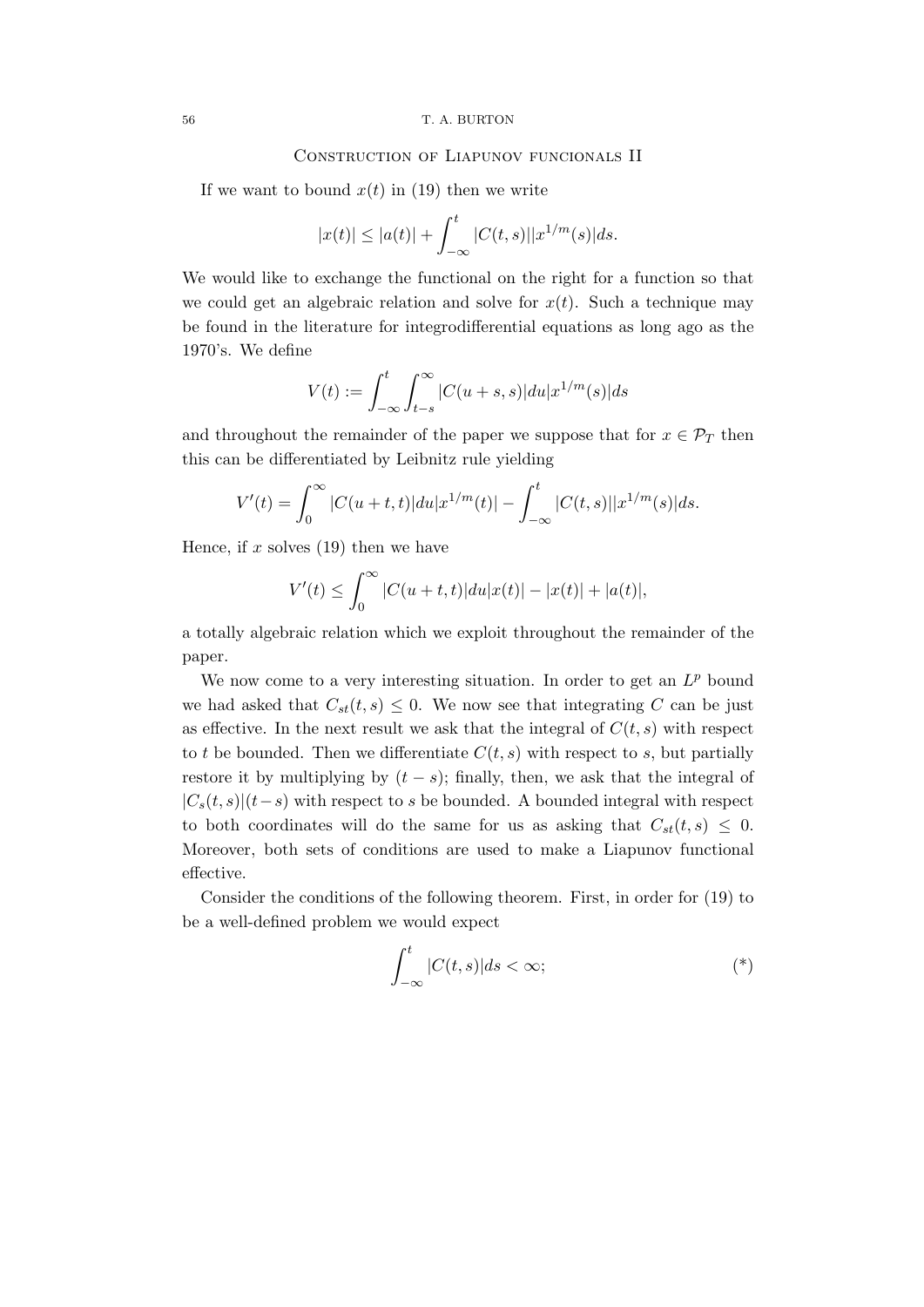thus, we would expect  $C(t, s) \to 0$  as  $s \to -\infty$  a bit faster than  $1/s$ . Hence, (20) is expected.

Moreover, in the convolution case, the first part of (21) would say that  $\int_0^\infty |C(u)| du < \infty$ , which is just (\*) again. It is less than Theorem 1.1 asks since the integral can be large and a Lipschitz condition is not required. The second part of (21) would ask that  $\int_t^{\infty} |C(u)| du \in L^1[0,\infty)$  and that is so much more than Theorem 1.1 asks; but this is only to make the Liapunov functional defined, so it may be completely extraneous.

Finally, with (20) holding we have

$$
\int_{-\infty}^{t} C_s(t,s)(t-s)ds = C(t,s)(t-s)\Big|_{-\infty}^{t} + \int_{-\infty}^{t} C(t,s)ds = \int_{-\infty}^{t} C(t,s)ds
$$

which is periodic and, hence, bounded if it is continuous.

For smooth kernels, this next result says essentially that if (21) holds and (19) is well-defined, then it has a periodic solution. That periodic solution lies in a strip  $|x| \leq K$ , for some  $K > 0$ , so the fact that (19) is sublinear is a device in the proof, but apparently it is not part of the essential nature of the problem.

**Theorem 3.1.** Suppose that  $n = 1/m$  and that (7), (8), and (17) hold. In addition, suppose that

$$
C(t,s)(t-s) \to 0 \quad \text{as} \quad s \to -\infty \quad \text{for fixed} \quad t,\tag{20}
$$

that there is an  $\alpha < \infty$  with

$$
\int_0^\infty |C(u+t,t)|du \le \alpha \text{ and } \int_{-\infty}^t \int_{t-s}^\infty |C(u+s,s)|duds \text{ exists,}
$$
 (21)

and that

$$
\int_{-\infty}^{t} |C_s(t,s)|[(t-s)+1]ds \text{ is bounded.}
$$
 (22)

Then (19) has a solution in  $\mathcal{P}_T$ .

Proof. With a view to using Schaefer's theorem we start with

$$
x(t) = \lambda \left[ a(t) - \int_{-\infty}^{t} C(t, s) x^{1/m}(s) ds \right],
$$
 (19<sub>\lambda</sub>)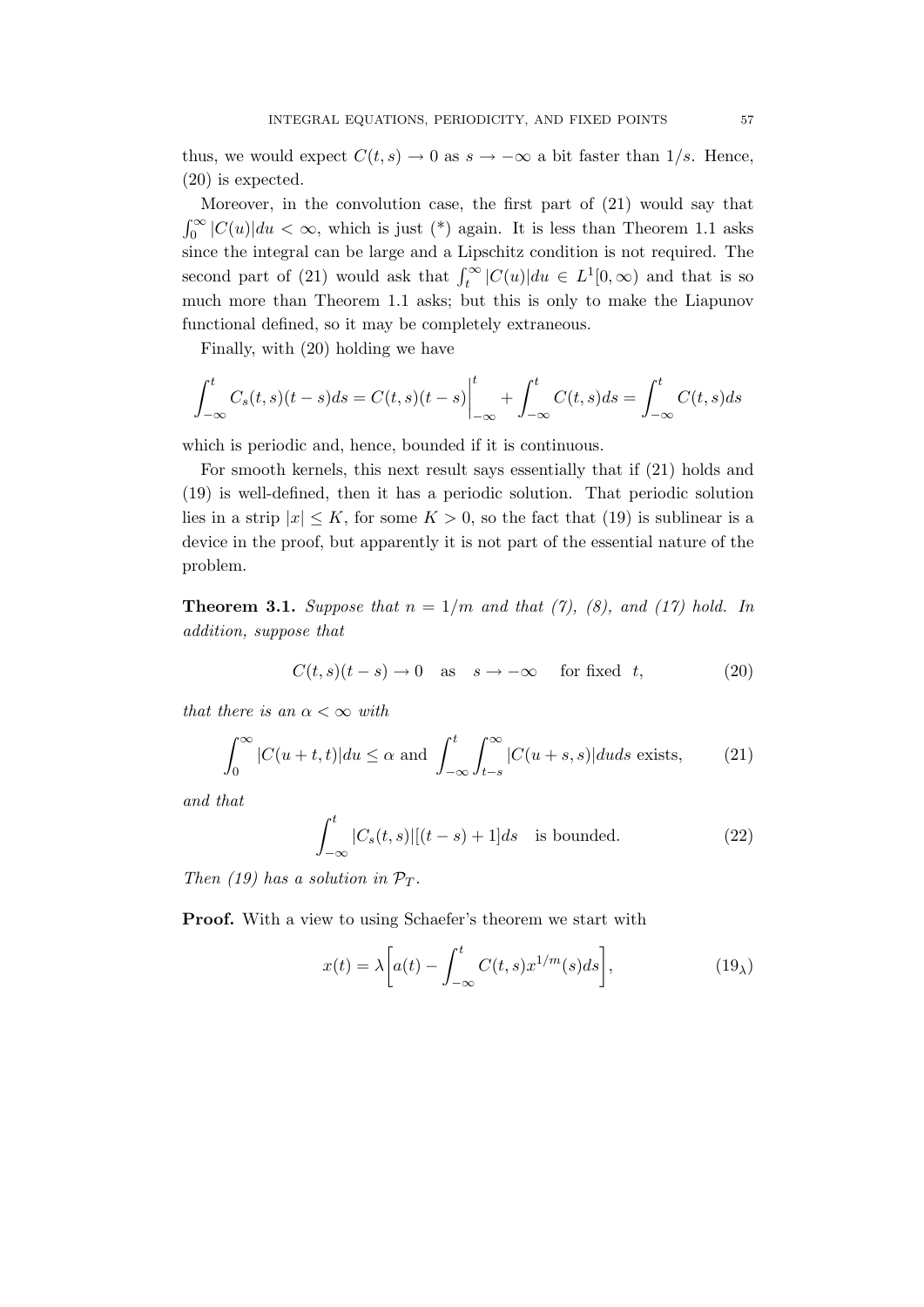define the corresponding mapping  $P$  from it, and then define the new Liapunov functional

$$
V(t) = \lambda \int_{-\infty}^{t} \int_{t-s}^{\infty} |C(u+s,s)| du |x^{1/m}(s)| ds.
$$

The derivative along the solution in  $\mathcal{P}_T$  of the integral equation  $(19_\lambda)$  satisfies

$$
V'(t) = \lambda \int_0^\infty |C(u+t,t)|du|x^{1/m}(t)| - \lambda \int_{-\infty}^t |C(t,s)x^{1/m}(s)|ds
$$
  
\n
$$
\leq \alpha |x^{1/m}(t)| - \lambda \int_{-\infty}^t |C(t,s)x^{1/m}(s)|ds
$$
  
\n
$$
\leq \alpha |x^{1/m}| + |a(t)| - |x(t)|
$$
  
\n
$$
\leq -\beta |x^{1/m}(t)| + (\gamma + |a(t)|)
$$

for some positive constants  $\beta$  and  $\gamma$  since  $m > 1$ .

As x is supposed to be a solution in  $\mathcal{P}_T$  we see that  $V \in \mathcal{P}_T$ . Thus,

$$
0 = V(T) - V(0) \le -\beta \int_0^T |x^{1/m}(s)| ds + \int_0^T (\gamma + |a(t)|) dt
$$

so

$$
\int_0^T |x^{1/m}(s)| ds \le (1/\beta) \int_0^T (\gamma + |a(t)|) dt =: J.
$$

Moreover, if t is chosen so that  $V(t)$  is the maximum of that periodic function, V, then for  $s < t$  we have

$$
0 \le V(t) - V(s) \le \int_s^t (\gamma + |a(u)|) du - \beta \int_s^t |x^{1/m}(u)| du.
$$

For any  $t$  and for  $s < t$  it follows that

$$
\int_s^t |x^{1/m}(u)| du \le (1/\beta) \int_s^t (\gamma + |a(u)|) du + J.
$$

Thus, there is a constant  $K > 0$  with

$$
\int_s^t |x^{1/m}(u)| du \le J + (t - s)K.
$$

An integration by parts in  $(19<sub>\lambda</sub>)$  yields

$$
x(t) = \lambda a(t) + \lambda C(t,s) \int_s^t x^{1/m}(u) du \Big|_{-\infty}^t - \lambda \int_{-\infty}^t C_s(t,s) \int_s^t x^{1/m}(u) du ds
$$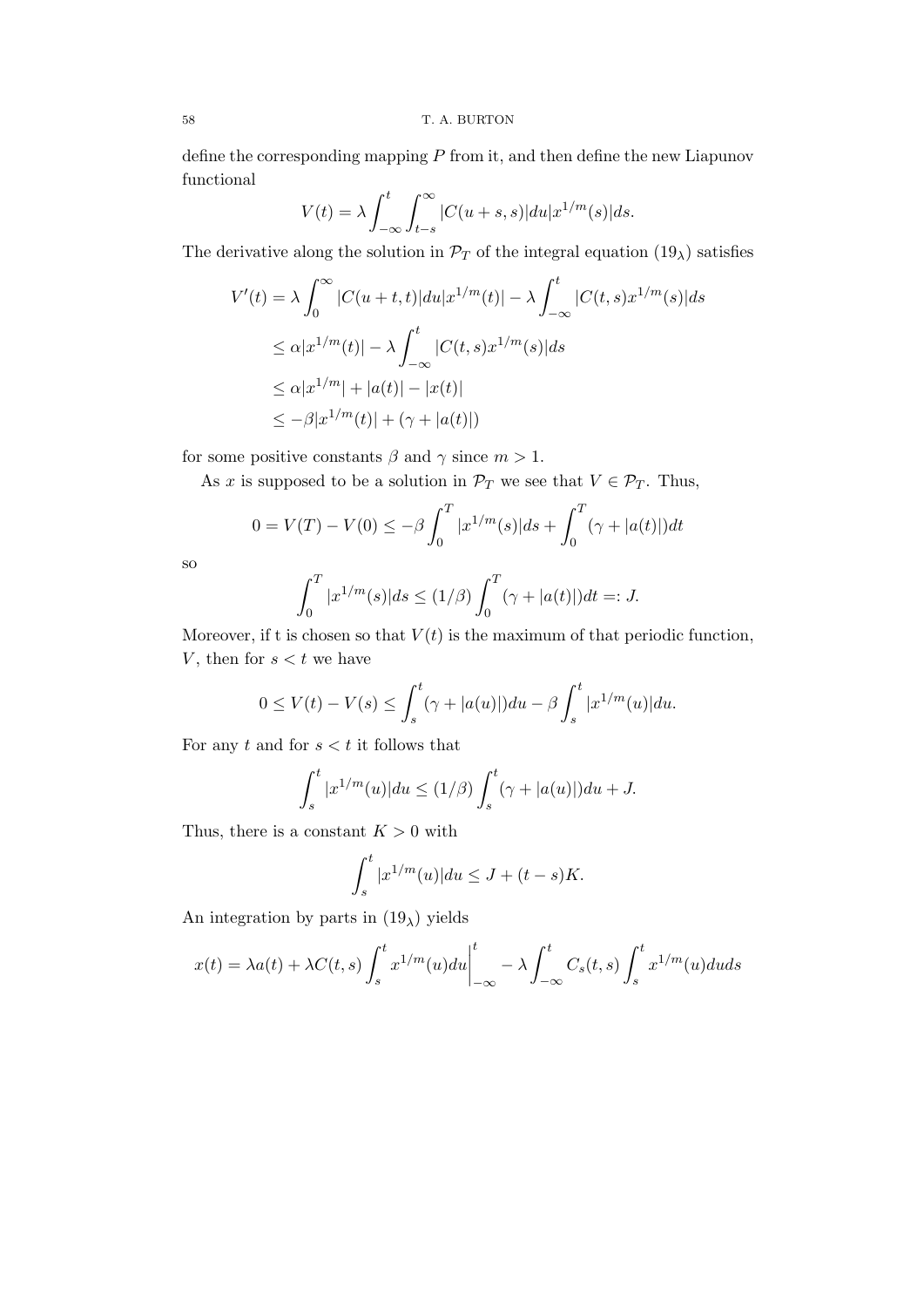or by (20)

$$
|x(t)| \le |a(t)| + \int_{-\infty}^t |C_s(t,s)| \int_s^t |x^{1/m}(u)|duds
$$
  

$$
\le |a(t)| + \int_{-\infty}^t |C_s(t,s)| [K(t-s) + J] ds
$$

By (22) this is bounded. The compactness follows from (17) and the continuity follows from (8). By Schaefer's theorem the mapping has a fixed point.  $\square$ 

We now suppose that  $C_s(t, s)$  fails to exist and that there is a continuous function  $E(t, s)$  and a positive constant M with

$$
|C(t,s)| \le E(t,s), \int_{-\infty}^{t} E(t,s)ds \le M,
$$
  

$$
\int_{-\infty}^{t} E_s(t,s)[1+(t-s)]^2 ds \text{ is bounded, and}
$$
  

$$
E(t,s)(t-s) \to 0 \text{ as } s \to -\infty \text{ for fixed } t,
$$
 (23)

Notice that this will still not allow a mild singularity in  $C$ ; that must wait for the next section.

**Theorem 3.2.** Let (23) hold. If  $x(t)$  is a bounded solution of (19<sub> $\lambda$ </sub>) then

$$
(x(t) - \lambda a(t))^2 \le M \int_{-\infty}^t E_s(t, s) \left( \int_s^t |x^{1/m}(u)| du \right)^2 ds. \tag{24}
$$

Proof. We have

$$
(x(t) - \lambda a(t))^2 = \left| \int_{-\infty}^t C(t, s) x^{1/m}(s) ds \right|^2 \le \left| \int_{-\infty}^t E(t, s) |x^{1/m}(s)| ds \right|^2
$$
  

$$
= \left( -E(t, s) \int_s^t |x^{1/m}(u)| du \right|_{-\infty}^t + \int_{-\infty}^t E_s(t, s) \int_s^t |x^{1/m}(u)| du ds \right)^2
$$
  

$$
\le \int_{-\infty}^t E_s(t, s) ds \int_{-\infty}^t E_s(t, s) \left( \int_s^t |x^{1/m}(u)| du \right)^2 ds
$$
  

$$
\le M \int_{-\infty}^t E_s(t, s) \left( \int_s^t |x^{1/m}(u)| du \right)^2 ds
$$

proving the result.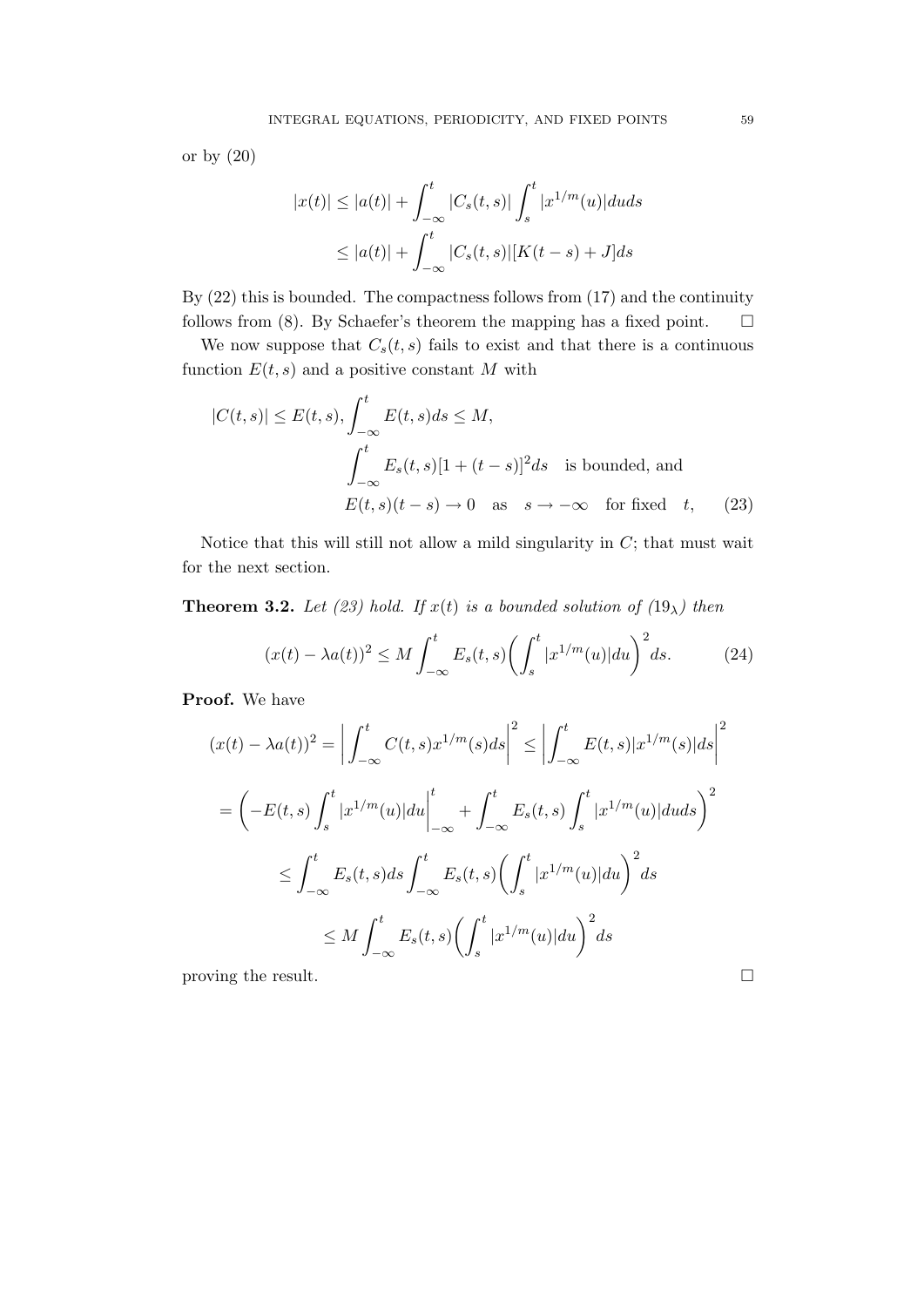**Theorem 3.3.** For  $n = 1/m$  let (7), (8), (17), (21) and (23) hold.

(i) If  $x \in \mathcal{P}_T$  solves  $(19_\lambda)$  then there is  $a \beta > 0$ ,  $a \gamma > 0$ , and  $a \ t \in [0, T]$ such that for  $-\infty < s < t$  we have

$$
\int_{s}^{t} |x^{1/m}(u)| du \le (1/\beta) \int_{s}^{t} (\gamma + |a(u)|) du.
$$
 (25)

(ii) If (23) holds so that (24) is satisfied then (19) has a solution in  $\mathcal{P}_T$ .

Proof. Following the proof of Theorem 3.1 we again start with

$$
x(t) = \lambda \bigg[ a(t) - \int_{-\infty}^{t} C(t,s) x^{1/m}(s) ds \bigg]
$$

and define

$$
V(t) = \lambda \int_{-\infty}^{t} \int_{t-s}^{\infty} |C(u+s,s)| du |x^{1/m}(s)| ds
$$

whose derivative was shown to satisfy

$$
V'(t) \le -\beta |x^{1/m}(t)| + (\gamma + |a(t)|).
$$

As x is supposed to be a solution in  $\mathcal{P}_T$  we see that  $V \in \mathcal{P}_T$ . Again, for  $V(t)$  the maximum of that periodic function and for  $s < t$  we have

$$
0 \le V(t) - V(s) \le \int_s^t (\gamma + |a(u)|) du - \beta \int_s^t |x^{1/m}(u)| du
$$

as in the proof of Theorem 3.1 so that

$$
\int_{s}^{t} |x^{1/m}(u)| du \le (1/\beta) \int_{s}^{t} (\gamma + |a(u)) du
$$

and then we argued that there are fixed positive constants  $J$  and  $K$  with

$$
\int_{s}^{t} |x^{1/m}(u)| du \le J + (t - s)K
$$

for any pair  $(s, t)$  with  $s < t$ . Using this in (24) yields

$$
(x(t) - \lambda a(t))^2 \le M \int_{-\infty}^t E_s(t,s)(J + (t-s)K)^2 ds,
$$

and the right-hand-side is bounded by  $(23)$ . Thus, the boundedness of  $a(t)$ yields a suitable a priori bound on  $x$ . The equicontinuity and continuity of  $P$ are exactly as before.  $\Box$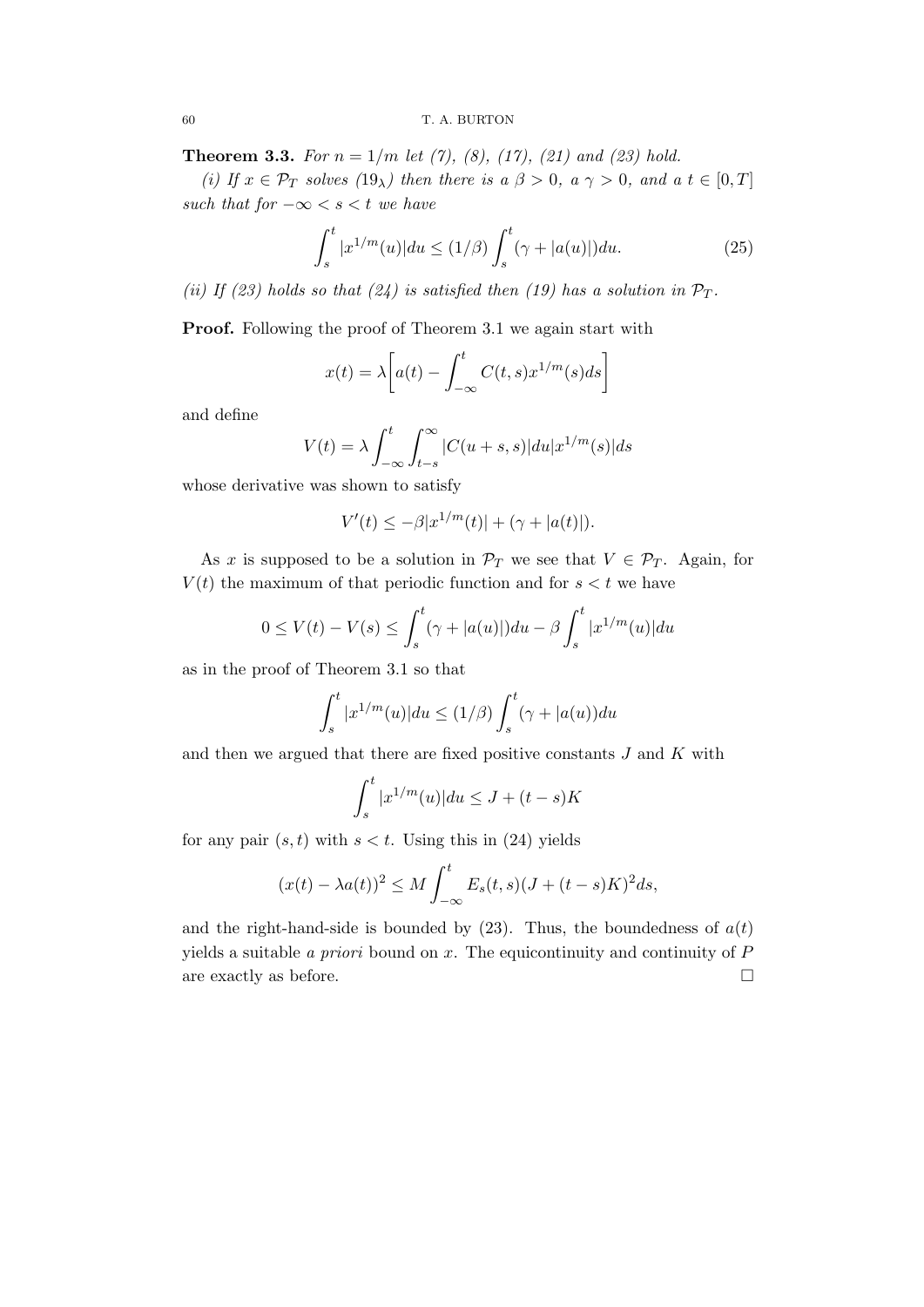# 4. NO DERIVATIVES OF  $C(t, s)$

One of our objectives is to consider problems originating as partial differential equations (See Miller [8; p. 60, p. 172, and p. 208].) which were then parlayed into integral equations and then into infinite delay problems by means of limiting processes. In some such problems we find mild singularities and, at least in the convolution case for the limiting process, C is to be an  $L^1$ -function. We now show how Theorem 3.1 can be changed to cover just such problems.

In case of mild singularities, (17) would not hold and the proof of equicontinuity given in the proof of Theorem 2.3 would not work. However, there are alternative methods as one readily sees in the case of

$$
C(t,s) = e^{-(t-s)}(t-s)^{-1/2}
$$

when we work out the left-hand-side of (17). Thus, in our result below we simply ask for the compactness.

**Theorem 4.1.** Suppose that (7), (8), and (21) hold for  $n = 1/m$  and that the mapping P defined by

$$
(P\phi)(t) = \lambda \left[ a(t) - \int_{-\infty}^{t} C(t,s)x^{1/m}(s)ds \right]
$$

maps bounded subsets of  $\mathcal{P}_T$  into compact subsets and that P is continuous. Moreover, let

$$
\sup_{0 \le t \le T} \sum_{n=0}^{\infty} \left( \int_{t-T}^{t} C^2(t+nT, s) ds \right)^{1/2} < \infty.
$$
 (26)

Then (19) has a solution in  $\mathcal{P}_T$ .

Proof. We follow the proof of Theorem 3.1 with

$$
x(t) = \lambda \left[ a(t) - \int_{-\infty}^{t} C(t,s) x^{1/m}(s) ds \right]
$$

and define the Liapunov functional

$$
V(t) = \lambda \int_{-\infty}^{t} \int_{t-s}^{\infty} |C(u+s,s)| du |x^{1/m}(s)| ds.
$$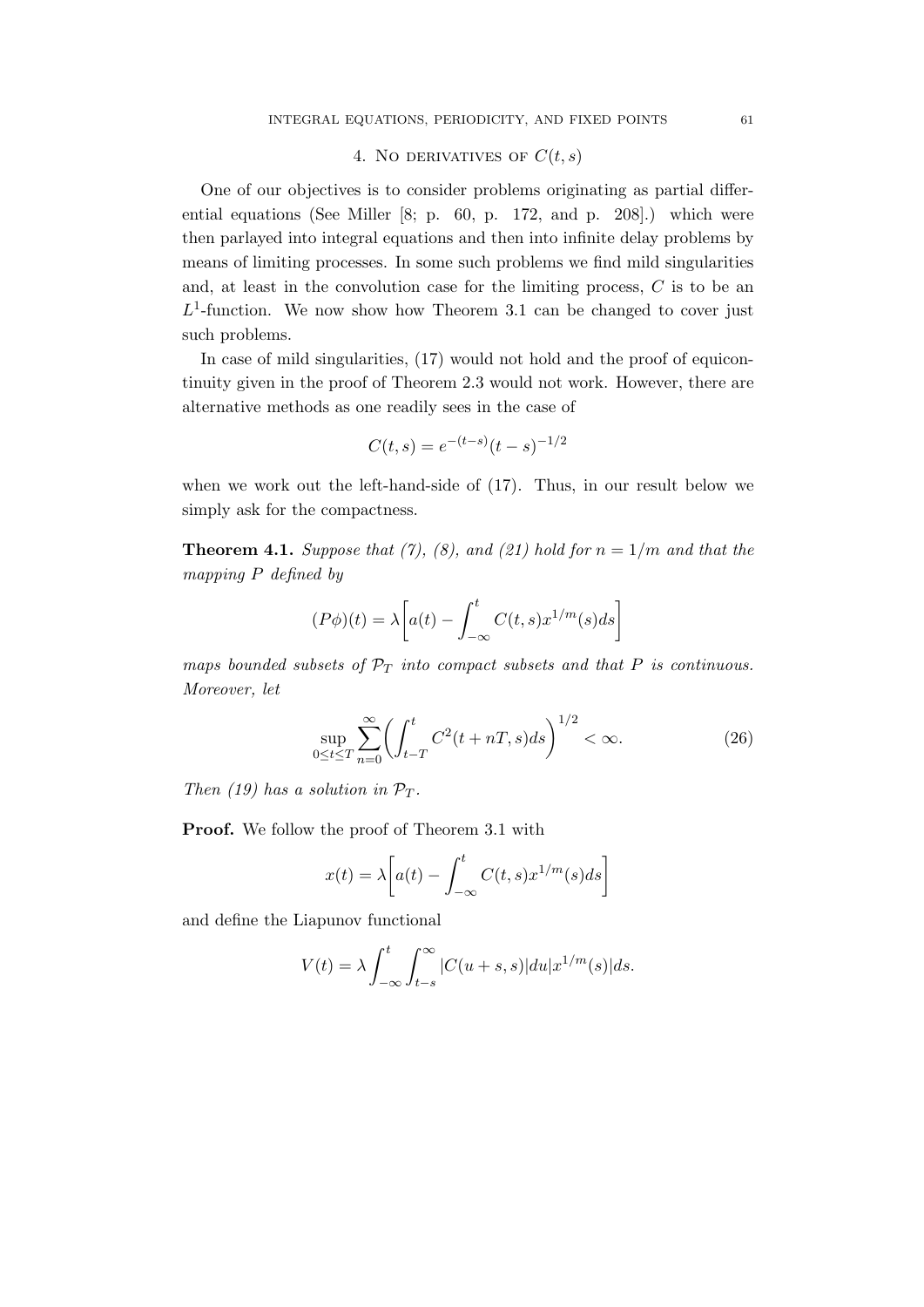Then we notice in the differentiation of  $V$  the last lines may be changed and we can have

$$
V'(t) = \lambda \int_0^\infty |C(u+t,t)|du|x^{1/m}(t)| - \lambda \int_{-\infty}^t |C(t,s)x^{1/m}(s)|ds
$$
  
\n
$$
\leq \alpha |x^{1/m}(t)| - \lambda \int_{-\infty}^t |C(t,s)x^{1/m}(s)|ds
$$
  
\n
$$
\leq \alpha |x^{1/m}| + |a(t)| - |x(t)|
$$
  
\n
$$
\leq -\beta |x^{2/m}(t)| + (\gamma + |a(t)|)
$$

for some positive constants  $\beta$  and  $\gamma$ . Recall that m is an odd positive integer,  $m > 1$ , so  $m \geq 3$ . That gives the change

$$
0 = V(T) - V(0) \le -\beta \int_0^T |x^{2/m}(s)| ds + \int_0^T (\gamma + |a(t)|) dt
$$

so

$$
\int_0^T |x^{2/m}(s)|ds \le (1/\beta) \int_0^T (\gamma + |a(t)|)dt =: H.
$$

Now from  $(19<sub>\lambda</sub>)$  we have

$$
|x(t)| - |a(t)| \le \sum_{n=0}^{\infty} \int_{t-(n+1)T}^{t-nT} |C(t,s)||x^{1/m}(s)|ds
$$
  
\n
$$
= \sum_{n=0}^{\infty} \int_{t-T}^{t} |C(t,s-nT)||x^{1/m}(s)|ds
$$
  
\n
$$
\le \sum_{n=0}^{\infty} \left(\int_{t-T}^{t} C^2(t+nT,s)ds\right)^{1/2} \left(\int_{t-T}^{t} x^{2/m}(s)ds\right)^{1/2}
$$
  
\n
$$
\le H^{1/2} \sum_{n=0}^{\infty} \left(\int_{t-T}^{t} C^2(t+nT,s)ds\right)^{1/2}.
$$

By (26) this yields the required bound and the conclusion follows from Schaefer's theorem.  $\hfill \square$ 

# 5. The general case

Let us now consider the general case of

$$
x(t) = a(t) - \int_{-\infty}^{t} C(t,s)g(x(s))ds
$$
\n(27)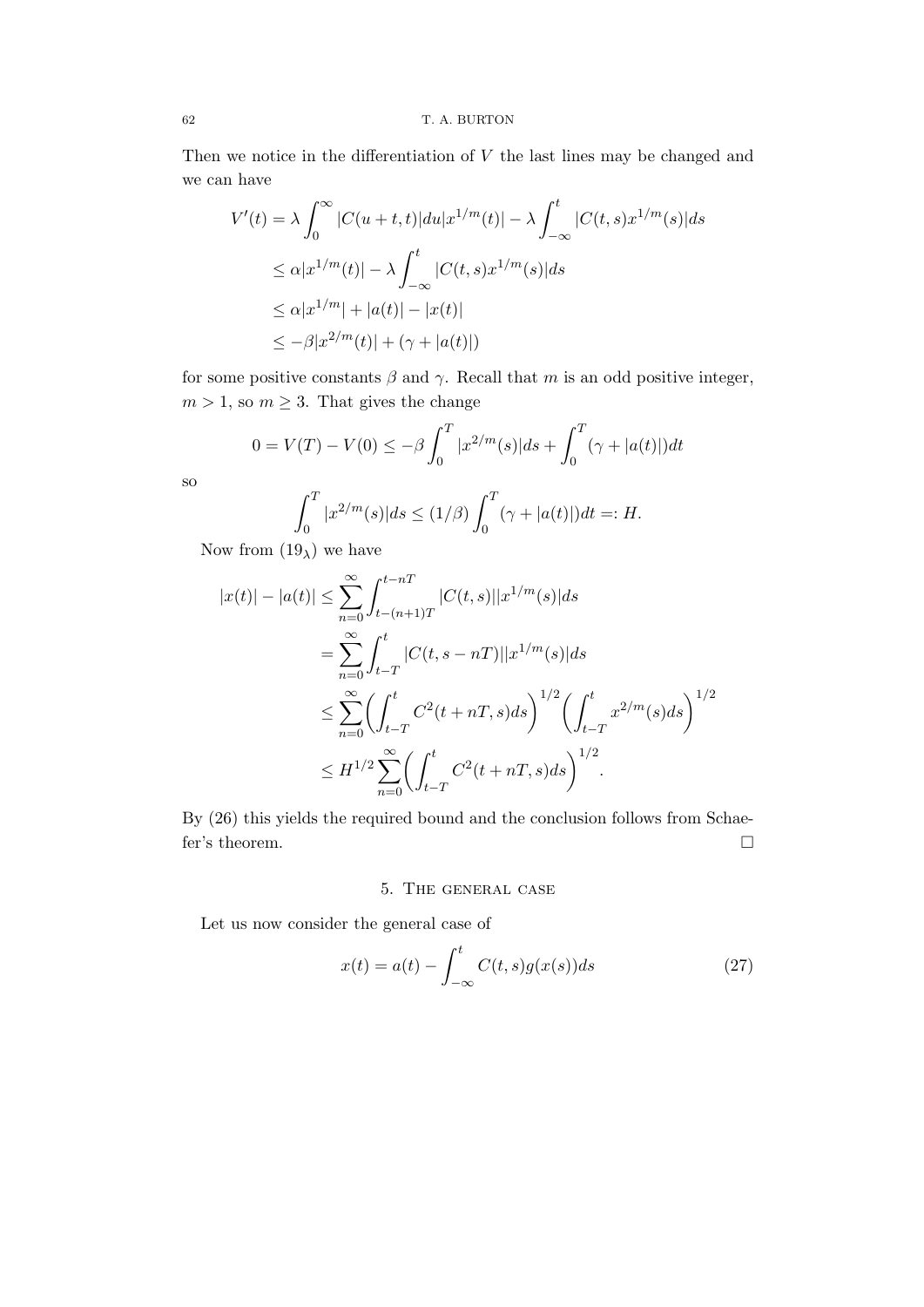where  $a, C, g$  are all continuous,  $xg(x) > 0$  for  $x \neq 0$ , and (7) holds. First, if we examine common kernels such as  $(t - s + 1)^{-2}$  or  $e^{-(t-s)}$  then we notice that frequently there is a continuous function  $\gamma : [0, \infty) \to (0, \infty)$  with

$$
C_{ts}(t,s) \le -\gamma(t)C_s(t,s). \tag{28}
$$

If we then define

$$
V(t) = \lambda \int_{\infty}^{t} C_s(t, s) \left( \int_{s}^{t} g(x(u)) du \right)^2 ds
$$

we find that the derivative of  $V$  along the solution of the equation

$$
x(t) = \lambda \left[ a(t) - \int_{-\infty}^{t} C(t,s)g(x(s))ds \right]
$$
 (27<sub>\lambda</sub>)

will satisfy

$$
V'(t) \le -\gamma(t)V(t) + 2g(x)[\lambda a(t) - x(t)].
$$
\n(29)

When  $|x| \leq 2||a||$  then  $2|g(x)a(t)| \leq 2||a||g^*$  when  $g^* = \sup_{0 \leq |x| \leq 2||a||} |g(x)|$ . Then for  $|x| \ge 2||a||$  we have  $2|g(x)a(t)| \le |g(x)||x|$ . We therefore see that

$$
V'(t) \le -\gamma(t)V(t) + 2\|a\|g^*.
$$
\n(30)

Thus, Liapunov functionals for integral equations can satisfy the same kinds of differential inequalities widely seen for differential equations. In some cases that differential inequality will yield a bound suitable for Schaefer's theorem.

In our work to this point we have always taken two steps. First, we obtain an integral bound and then parlay it into a supremum bound. The following will show how the first part can be accomplished in very general cases. Suppose that we have the form (27) where

$$
C_{st}(t,s) \leq 0
$$

and

$$
g(x) =: xF(x)
$$

where  $F(x) > 0$  and continuous. We define V as above and obtain  $V'(t) \leq$  $2g(x)[\lambda a(t) - x(t)]$ . As  $a \in \mathcal{P}_T$  we can write

$$
|a(t)| \leq ||a||.
$$

Thus, when  $|x| \geq 2||a||$  we have

$$
2|g(x)a(t)| \le 2||a|||xF(x)| \le x^2F(x)
$$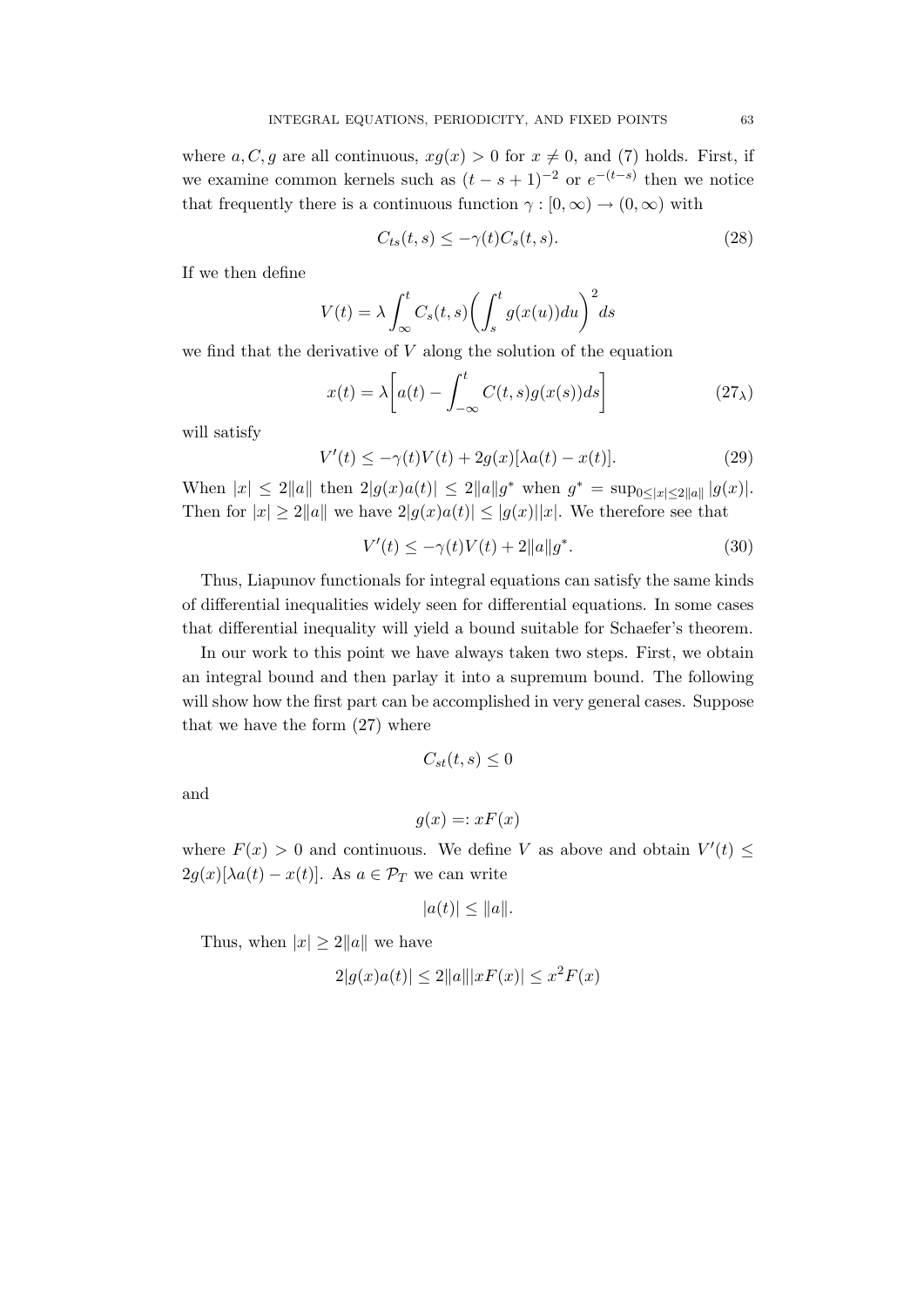so that

$$
V'(t) \le -x^2 F(x).
$$

When  $|x| \leq 2||a||$  then for

$$
F^* := \sup_{|x| \le 2\|a\|} F(x)
$$

we have

$$
2|a(t)xF(x)| \le (2||a||)^2F^*.
$$

In any case, we will have

$$
V'(t) \le -x^2 F(x) + (2||a||)^2 F^*.
$$

This will yield

$$
\int_0^T x^2(s) F(x(s)) ds \le (2||a||)^2 F^* T.
$$

The second step of our problem is to parlay this into a supremum norm bound. This is a broad unsolved problem.

## 6. A choice of hypotheses

We are now going to combine Theorems 2.2, 2.3, and 4.1 in a way which gives us choices of hypotheses and those choices seem totally independent.

**Theorem 6.1.** In Equation (19) take  $m = 3$  and suppose that (7), (8), (17), and (26) hold. If either (21) or  $\{(12), (13), (14),$  and  $(15)\}$  hold then (19) has a solution in  $\mathcal{P}_T$ .

**Proof.** First, because (17) holds we can prove that the mapping  $P$  in Theorem 4.1 maps bounded subsets of  $\mathcal{P}_T$  into compact subsets, as we did in the proof of Theorem 2.3. Thus, if (21) holds then our first choice becomes exactly Theorem 4.1 so there is a periodic solution.

Next, suppose that (12)-(15) hold. According to the proof of Theorem 2.2 the functional V in (9) will be defined for  $n = 1/3$  and we will again have

$$
V'(t) \le \frac{2}{n+1} \bigg[ a^{n+1}(t) - x^{n+1}(t) \bigg],
$$

together with (16) which now reads

$$
\int_0^T x^{4/3}(s)ds \le \int_0^T a^{4/3}(s)ds =: K.
$$